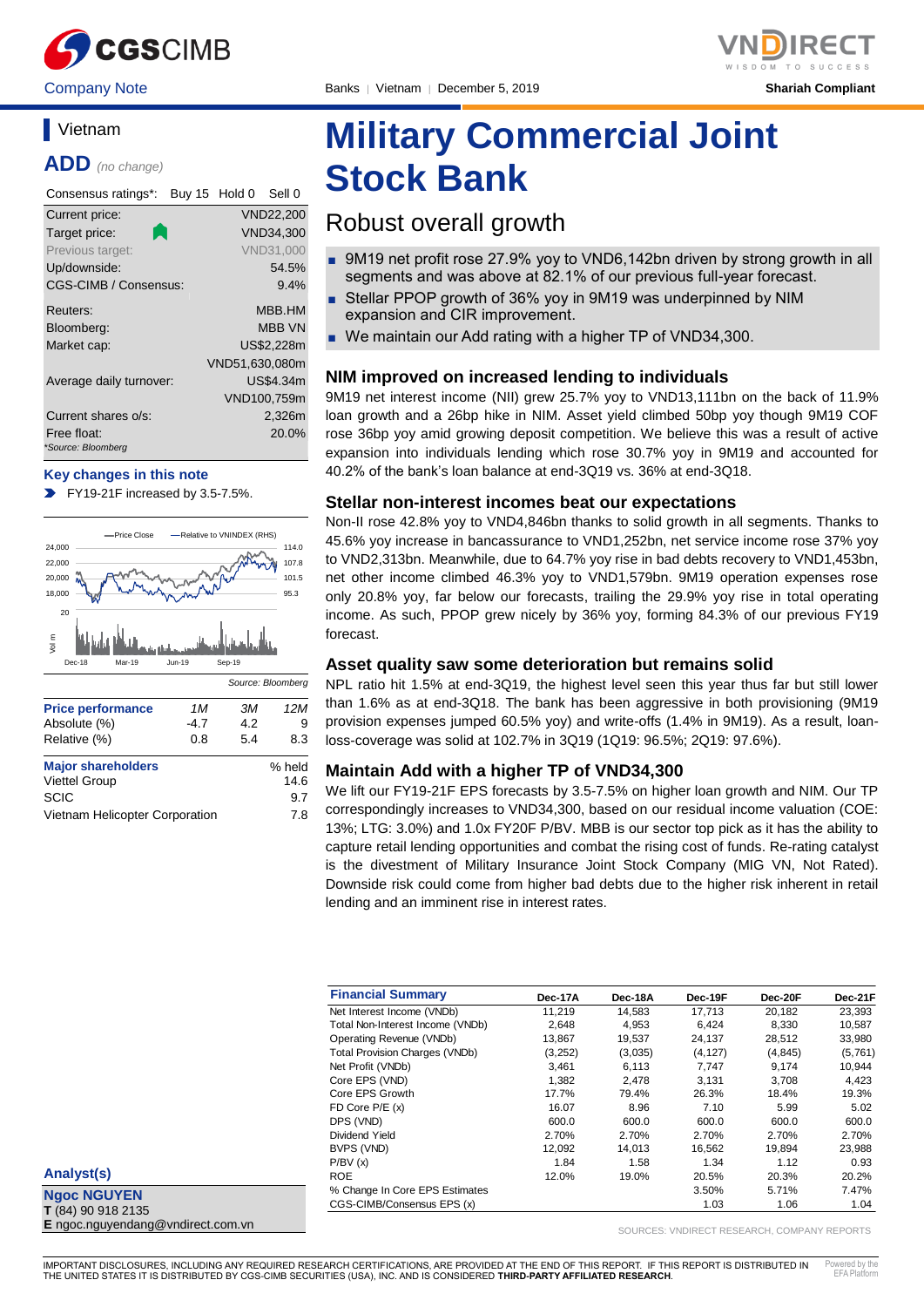



## Robust overall growth

### **Stellar 9M19 PPOP was underpinned by NIM expansion and CIR improvement**

#### **Figure 1: Results comparison (VND bn, otherwise noted)**

| <b>Profit &amp; Loss statement</b> | <b>3Q19</b> | 3Q18    | yoy%   | 2Q19    | qoq%     | 9M19        | 9M18    | vov%  | % of VND<br>FY19 old<br>forecasts | <b>Comments</b>                                                                                      |
|------------------------------------|-------------|---------|--------|---------|----------|-------------|---------|-------|-----------------------------------|------------------------------------------------------------------------------------------------------|
| Net interest income                | 4.582       | 3,633   | 26.1%  | 4,395   | 4.2%     | 13,111      | 10,430  | 25.7% |                                   | 74.6% In line with our forecasts.                                                                    |
| Non-interest income                | 1,764       | 1.166   | 51.2%  | 1,763   | 0.1%     | 4,846       | 3,394   | 42.8% | 81.7%                             | Higher than our forecasts due to increases of all non-II<br>incomes                                  |
| Operating revenue                  | 6,345       | 4.799   | 32.2%  | 6,158   | 3.0%     | 17.957      | 13.823  | 29.9% | 76.4%                             | Higher than our forecast due to NIM expansion and higher<br>non-II growth.                           |
| Operating expenses                 | (2, 292)    | (1,968) | 16.5%  | (2,307) | $-0.6%$  | (6,665)     | (5,518) | 20.8% |                                   | 65.9% Below our forecasts                                                                            |
| Pre-provision profit               | 4.053       | 2.831   | 43.2%  | 3,851   |          | 5.3% 11,293 | 8,306   | 36.0% | 84.3%                             | Higher than our forecast due to NIM expansion, higher non-II<br>incomes growth and CIR amelioration. |
| Provision expenses                 | (1, 312)    | (646)   | 103.2% | (1,400) | $-6.3\%$ | (3.676)     | (2,291) | 60.5% | 95.2%                             | Higher provision expense than our forecasts is mainly due to<br>higher NPL ratio.                    |
| Pre-tax profit                     | 2.741       | 2.185   | 25.4%  | 2.451   | 11.8%    | 7.616       | 6,015   | 26.6% | 79.8%                             |                                                                                                      |
| After-tax profit                   | 2,211       | .761    | 25.6%  | 1,998   | 10.6%    | 6,142       | 4,801   | 27.9% |                                   | 82.1% Higher than our forecasts.                                                                     |
|                                    |             |         |        |         |          |             |         |       |                                   | SOURCES: VNDIRECT RESEARCH, COMPANY REPORTS                                                          |

| Figure 2: MBB's key ratios by quarter       |             |        |        |       |             |        |  |  |  |  |
|---------------------------------------------|-------------|--------|--------|-------|-------------|--------|--|--|--|--|
|                                             | <b>2Q18</b> | 3Q18   | 4Q18   | 1Q19  | <b>2Q19</b> | 3Q19   |  |  |  |  |
| NII/Total Operating Income (TOI)            | 73.1%       | 75.7%  | 72.7%  | 75.8% | 71.4%       | 72.2%  |  |  |  |  |
| Non-II/TOI                                  | 26.9%       | 24.3%  | 27.3%  | 24.2% | 28.6%       | 27.8%  |  |  |  |  |
| NIM (12 months trailing)                    | 4.5%        | 4.6%   | 4.5%   | 4.7%  | 4.6%        | 4.8%   |  |  |  |  |
| Loan-to-deposit ratio (Circular 36)         | 76.6%       | 73.6%  | 73.7%  | 74.2% | 72.8%       | 74.5%  |  |  |  |  |
| <b>NPL</b>                                  | 1.3%        | 1.6%   | 1.3%   | 1.4%  | 1.3%        | 1.5%   |  |  |  |  |
| Loan-Loss-Reserves (LLR)                    | 106.2%      | 106.0% | 112.3% | 96.5% | 97.6%       | 102.7% |  |  |  |  |
| Credit cost (annualised)                    | 1.7%        | 1.6%   | 1.5%   | 1.7%  | 2.1%        | 2.1%   |  |  |  |  |
| ROAA (annualised)                           | 1.9%        | 1.9%   | 1.8%   | 2.1%  | 2.1%        | 2.1%   |  |  |  |  |
| ROAE (annualised)                           | 20.7%       | 21.3%  | 20.1%  | 23.0% | 23.7%       | 22.2%  |  |  |  |  |
| SOURCES: VNDIRECT RESEARCH, COMPANY REPORTS |             |        |        |       |             |        |  |  |  |  |

### **Earnings revision**

| <b>Figure 3: Changes in our forecasts</b> |               |        |              |                      |        |              |         |                 |              |                                                                                                                                       |
|-------------------------------------------|---------------|--------|--------------|----------------------|--------|--------------|---------|-----------------|--------------|---------------------------------------------------------------------------------------------------------------------------------------|
|                                           | Old forecasts |        |              | <b>New forecasts</b> |        | Change       |         | <b>Comments</b> |              |                                                                                                                                       |
| (VND bn, otherwise noted)                 | FY19F         | FY20F  | <b>FY21F</b> | FY19F                | FY20F  | <b>FY21F</b> | FY19F   | FY20F           | <b>FY21F</b> |                                                                                                                                       |
| Net Interest Income                       | 17,583        | 20,160 | 23,210       | 17,713               | 20,182 | 23,393       | 0.7%    | 0.1%            | 0.8%         | New NII forecasts are higher than old forecasts<br>as we adjust upward our NIM assumptions to<br>reflect higher LDR and asset yields. |
| Non-Interest Income                       | 5,929         | 7,247  | 8,557        | 6,424                | 8,330  | 10,587       | 8.4%    | 14.9%           | 23.7%        | We increase non-II forecasts as in 9M19 all<br>incomes beat our expectation.                                                          |
| <b>Operating revenue</b>                  | 23,512        | 27,407 | 31,766       | 24,137               | 28,512 | 33,980       | 2.7%    | 4.0%            | 7.0%         |                                                                                                                                       |
| <b>Operating expenses</b>                 | 10,110        | 11,785 | 13,342       | 10,138               | 11,975 | 14,272       | 0.3%    | 1.6%            | 7.0%         |                                                                                                                                       |
| Pre-provision profit                      | 13,402        | 15,622 | 18,424       | 14,000               | 16,537 | 19,708       | 4.5%    | 5.9%            | 7.0%         |                                                                                                                                       |
| Provision expenses                        | 3,863         | 4,561  | 5,447        | 4,127                | 4,845  | 5,761        | 6.8%    | 6.2%            | 5.8%         |                                                                                                                                       |
| Pre-tax profit                            | 9,539         | 11,060 | 12,977       | 9,873                | 11,692 | 13,947       | 3.5%    | 5.7%            | 7.5%         |                                                                                                                                       |
| Tax expense                               | 1,955         | 2,267  | 2,660        | 2,024                | 2,397  | 2,859        | 3.5%    | 5.7%            | 7.5%         |                                                                                                                                       |
| Net profit                                | 7,485         | 8,679  | 10,183       | 7,747                | 9,174  | 10,944       | 3.5%    | 5.7%            | 7.5%         |                                                                                                                                       |
| No. of shares outstanding (m)             | 2,326         | 2,326  | 2,326        | 2,326                | 2,326  | 2,326        | $0.0\%$ | $0.0\%$         | 0.0%         |                                                                                                                                       |
| EPS (VND/share)                           | 3,025         | 3,508  | 4,116        | 3,131                | 3,708  | 4,423        | 3.5%    | 5.7%            | 7.5%         |                                                                                                                                       |
|                                           |               |        |              |                      |        |              |         |                 |              | SOURCES: VNDIRECT RESEARCH.<br><b>COMPANY REPORTS</b>                                                                                 |

#### **Maintain Add with a higher TP of VND34,300**

Maintain Add. We lower our COE assumption from 13.8% to 13% to reflect lower government bond yields and interest rate cuts. Our target price rises to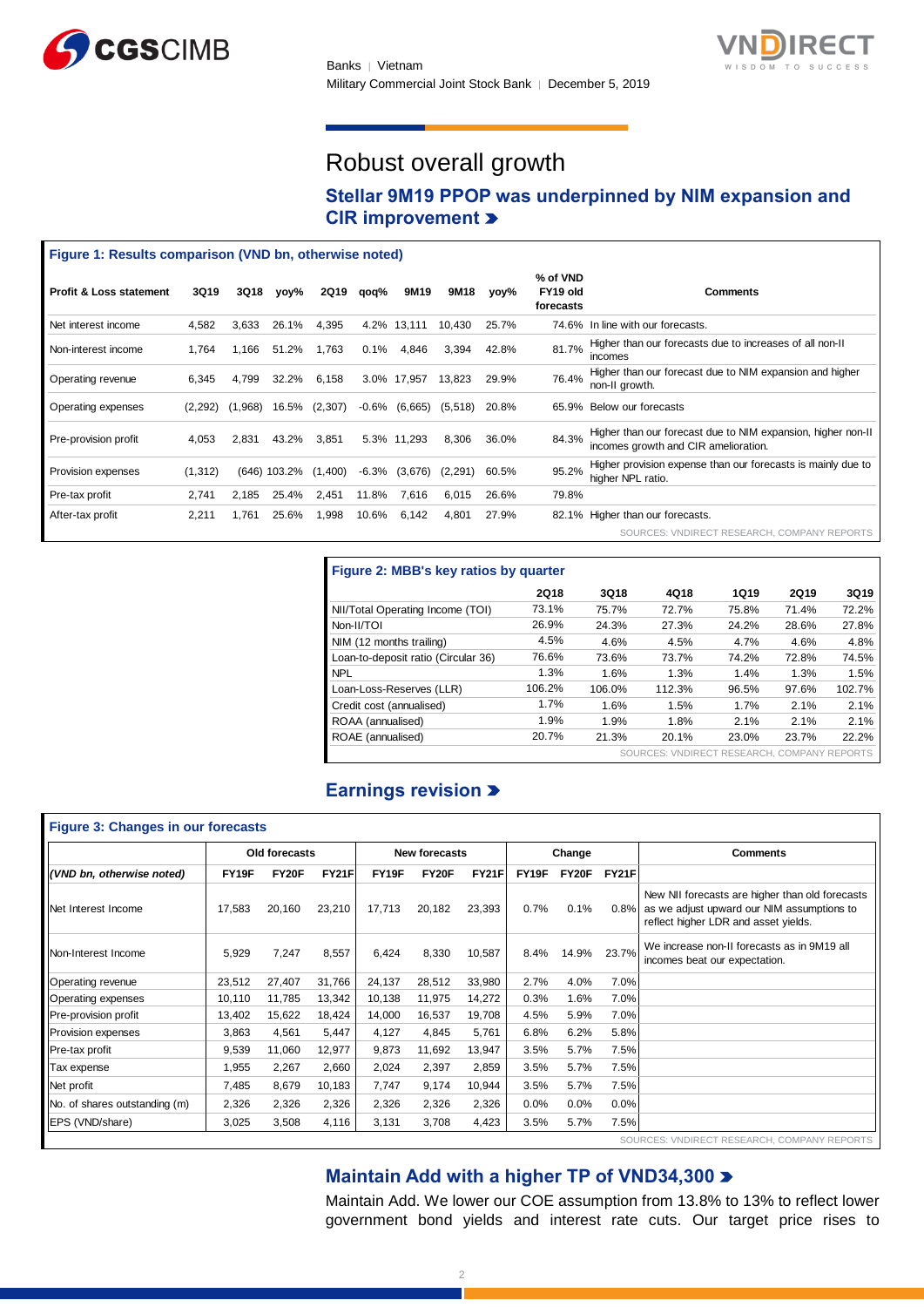



Military Commercial Joint Stock Bank │ December 5, 2019

Banks │ Vietnam

VND34,300 (previously VND34,000), still based on residual income valuation (COE: 13%; LTG: 3.0%) and 1.0x FY20F P/BV.

| <b>Figure 4: Target price calculation, based on our estimates</b> |
|-------------------------------------------------------------------|
|-------------------------------------------------------------------|

| Approach                           | Weight | Fair value (VND/share)                      | Contribution<br>(VND/share) |
|------------------------------------|--------|---------------------------------------------|-----------------------------|
| Residual income                    | 70%    | 41.853                                      | 29.297                      |
| P/BV multiple (at 1.0x FY20F BVPS) | 30%    | 16.562                                      | 4,969                       |
| Target price (VND/share)           |        |                                             | 34,266                      |
| Target price (VND/share, rounded)  |        |                                             | 34,300                      |
|                                    |        | SOURCES: VNDIRECT RESEARCH, COMPANY REPORTS |                             |

#### **Figure 5: Key assumptions of residual income valuation, based on our estimates**

| <b>Assumptions</b>                   | 2019F  | 2020F | 2021E | 2022E                                       | 2023E | <b>Terminal</b><br>year |
|--------------------------------------|--------|-------|-------|---------------------------------------------|-------|-------------------------|
| Risk free rate                       | 4.0%   | 4.0%  | 4.0%  | 4.0%                                        | 4.0%  | 4.0%                    |
| Equity risk premium                  | 10.0%  | 10.0% | 10.0% | 10.0%                                       | 10.0% | 10.0%                   |
| Beta                                 | 0.9    | 0.9   | 0.9   | 0.9                                         | 0.9   | 0.9                     |
| Cost of equity                       | 13.0%  | 13.0% | 13.0% | 13.0%                                       | 13.0% | 13.0%                   |
| Long-term growth rate                |        |       |       |                                             |       | 3.0%                    |
|                                      |        |       |       |                                             |       |                         |
| (in VND bn, otherwise noted)         |        |       |       |                                             |       |                         |
| Residual income                      | 3,503  | 4,167 | 4,929 | 5,510                                       | 6,120 | 4,820                   |
| PV of residual income                | 3,100  | 3,264 | 3.416 | 3,379                                       | 3,322 | 48,213                  |
| Opening shareholder's equity         | 32,643 |       |       |                                             |       |                         |
| PV of residual income (5 years)      | 16.481 |       |       |                                             |       |                         |
| PV of terminal value                 | 48.213 |       |       |                                             |       |                         |
| Implied EV                           | 97.337 |       |       |                                             |       |                         |
| No. of outstanding shares (m shares) | 2,326  |       |       |                                             |       |                         |
| Implied value per share (VND/share)  | 41,853 |       |       |                                             |       |                         |
|                                      |        |       |       | SOURCES: VNDIRECT RESEARCH, COMPANY REPORTS |       |                         |

For peer comparison, we choose regional banks with similar earnings growth outlook, profitability and financial metrics as MBB. At the current share price, MBB is trading at 1.3x FY19F P/BV, a 32.3% discount to the regional peers' average FY19F P/BV. We have a target P/BV of 1.0x on FY20F book value per share for MBB, which is lower than regional peers' 1.7x FY20F P/BV.

We project MBB to achieve high profit growth in the coming years with FY18- 21F forward EPS CAGR of 21.3%. We expect ROE to be sustained around 20% in FY19-20F, much higher than regional peer's average ROE of around 17.0% in FY19F and 16.7% in FY20F. Combining our residual income valuation (70%) and P/BV multiple valuation (30%), we arrive at a TP of VND34,300, implying potential upside of 54.5%.

| Figure 6: Regional sector comparison        |                                    |             |                  |                 |               |         |       |           |       |                                        |                         |         |
|---------------------------------------------|------------------------------------|-------------|------------------|-----------------|---------------|---------|-------|-----------|-------|----------------------------------------|-------------------------|---------|
| <b>Banks</b>                                | <b>Bloomberg Recomme</b><br>Ticker | ndation     | Closing<br>Price | Target<br>Price | Market<br>cap | P/BV(x) |       | P/E(x)    |       | $3 - yr$<br>Forward<br><b>EPS CAGR</b> | <b>ROE (%)</b>          |         |
|                                             |                                    |             | (local curr.)    | (local curr.)   | (US\$m)       | FY19F   | FY20F | FY19F     | FY20F | %                                      | FY19F                   | FY20F   |
| China Merchants Bank                        | 3968 HK                            | <b>ADD</b>  | 38               | 45              | 143,784       | 1.3     | 1.2   | 7.3       | 6.2   | 16.0%                                  | 16.8%                   | 17.2%   |
| Bank Rakyat Indonesia                       | <b>BBRI IJ</b>                     | <b>HOLD</b> | 4,190            | 4,500           | 36,617        | 2.5     | 2.3   | 13.3      | 11.9  | 10.5%                                  | 18.0%                   | 18.0%   |
| Bank Mandiri                                | <b>BMRI IJ</b>                     | <b>ADD</b>  | 7,100            | 8,800           | 23,475        | 1.8     | 1.8   | 10.6      | 9.2   | 12.7%                                  | 15.3%                   | 16.9%   |
| <b>Indusind Bank</b>                        | <b>IIB IN</b>                      | <b>ADD</b>  | 1,537            | 2,000           | 14,880        | 3.4     | 3.0   | 16.9      | 14.0  | 37.2%                                  | 13.2%                   | 18.7%   |
| <b>BDO Unibank Inc.</b>                     | <b>BDO PM</b>                      | <b>HOLD</b> | 159              | 150             | 13,619        | 2.0     | 1.8   | 15.5      | 12.2  | 20.4%                                  | 12.5%                   | 12.2%   |
| Yes Bank                                    | YES IN                             | <b>ADD</b>  | 61               | 160             | 2,162         | 0.5     | 0.6   | <b>NA</b> | 6.3   | 28.3%                                  | 6.5%                    | $-3.1%$ |
| Vietcombank                                 | <b>VCB VN</b>                      | <b>HOLD</b> | 82,000           | 95.700          | 13,121        | 3.6     | 2.8   | 11.2      | 9.1   | 31.2%                                  | 23.5%                   | 23.5%   |
| Techcombank                                 | <b>TCB VN</b>                      | ADD         | 22,550           | 30,100          | 3,405         | 1.3     | 1.1   | 7.2       | 6.1   | 15.2%                                  | 17.2%                   | 16.4%   |
| Vietnam Prosperity JSC Bank                 | <b>VPB VN</b>                      | <b>ADD</b>  | 18,700           | 33,000          | 1,942         | 1.1     | 0.9   | 4.1       | 3.5   | 23.2%                                  | 22.2%                   | 23.8%   |
| Asia Commercial Joint Stock Bank            | ACB VN                             | <b>ADD</b>  | 22,600           | 34,900          | 1,615.1       | 1.4     | 1.1   | 5.2       | 4.5   | 17.0%                                  | 25.1%                   | 23.3%   |
| Average regional peers                      |                                    |             |                  |                 |               | 1.9     | 1.7   | 10.2      | 8.3   | 21.2%                                  | 17.0%                   | 16.7%   |
| <b>Military Commercial Joint Stock Bank</b> | <b>MBB VN</b>                      | <b>ADD</b>  | 22,200           | 34,300          | 2,228         | 1.3     | 1.1   | 5.4       | 4.5   | 21.3%                                  | 20.6%                   | 20.3%   |
|                                             |                                    |             |                  |                 |               |         |       |           |       |                                        | PRICE AS OF 05 DEC 2019 |         |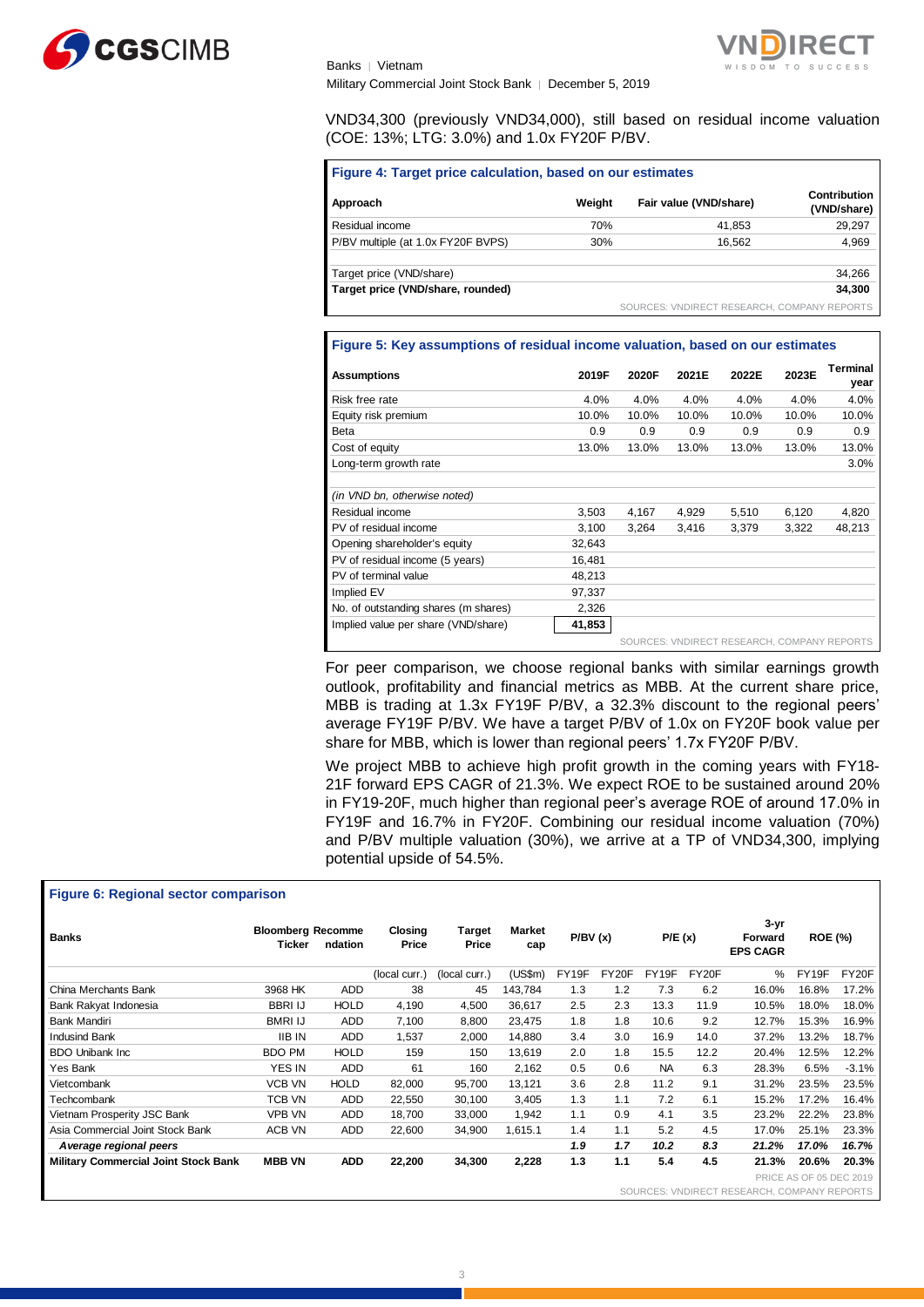



#### **BY THE NUMBERS**



#### **Profit & Loss**

| (VNDb)                                   | Dec-17A  | Dec-18A  | Dec-19F   | Dec-20F   | Dec-21F   |
|------------------------------------------|----------|----------|-----------|-----------|-----------|
| Net Interest Income                      | 11,219   | 14,583   | 17,713    | 20,182    | 23,393    |
| Total Non-Interest Income                | 2,648    | 4,953    | 6,424     | 8,330     | 10,587    |
| <b>Operating Revenue</b>                 | 13,867   | 19,537   | 24,137    | 28,512    | 33,980    |
| <b>Total Non-Interest Expenses</b>       | (5,999)  | (8,734)  | (10, 138) | (11, 975) | (14, 272) |
| <b>Pre-provision Operating Profit</b>    | 7,868    | 10,803   | 14,000    | 16,537    | 19,708    |
| <b>Total Provision Charges</b>           | (3,252)  | (3,035)  | (4, 127)  | (4, 845)  | (5,761)   |
| <b>Operating Profit After Provisions</b> | 4,616    | 7,767    | 9,873     | 11,692    | 13,947    |
| Pretax Income/(Loss) from Assoc.         | $\Omega$ | $\Omega$ | $\Omega$  | $\Omega$  | 0         |
| <b>Operating EBIT (incl Associates)</b>  | 4,616    | 7,767    | 9,873     | 11,692    | 13,947    |
| Non-Operating Income/(Expense)           | $\Omega$ | $\Omega$ | $\Omega$  | ∩         |           |
| Profit Before Tax (pre-El)               | 4,616    | 7,767    | 9,873     | 11,692    | 13,947    |
| <b>Exceptional Items</b>                 |          |          |           |           |           |
| <b>Pre-tax Profit</b>                    | 4,616    | 7,767    | 9,873     | 11,692    | 13,947    |
| Taxation                                 | (1, 125) | (1, 577) | (2,024)   | (2, 397)  | (2, 859)  |
| Consolidation Adjustments & Others       |          |          |           |           |           |
| Exceptional Income - post-tax            |          |          |           |           |           |
| <b>Profit After Tax</b>                  | 3,490    | 6,190    | 7,849     | 9,295     | 11,088    |
| Minority Interests                       | (29)     | (77)     | (102)     | (121)     | (144)     |
| Pref. & Special Div                      | $\Omega$ | $\Omega$ | $\Omega$  | $\Omega$  | 0         |
| FX And Other Adj.                        | $\Omega$ | $\Omega$ | $\Omega$  | $\Omega$  | $\Omega$  |
| <b>Net Profit</b>                        | 3,461    | 6,113    | 7,747     | 9,174     | 10,944    |
| <b>Recurring Net Profit</b>              | 3,204    | 5.773    | 7,282     | 8.624     | 10,287    |

#### **Balance Sheet Employment**

|                                  | Dec-17A | Dec-18A | Dec-19F | Dec-20F | Dec-21F |
|----------------------------------|---------|---------|---------|---------|---------|
| Gross Loans/Cust Deposits        | 83.7%   | 89.5%   | 92.6%   | 93.4%   | 94.2%   |
| Avg Loans/Avg Deposits           | 80.7%   | 86.7%   | 91.1%   | 93.1%   | 93.9%   |
| Avg Liquid Assets/Avg Assets     | 36.9%   | 36.7%   | 35.5%   | 33.7%   | 32.2%   |
| Avg Liquid Assets/Avg IEAs       | 38.8%   | 38.5%   | 37.2%   | 35.2%   | 33.5%   |
| Net Cust Loans/Assets            | 57.9%   | 58.3%   | 60.3%   | 62.4%   | 63.9%   |
| Net Cust Loans/Broad Deposits    | 66.7%   | 67.8%   | 69.3%   | 72.2%   | 75.0%   |
| Equity & Provns/Gross Cust Loans | 16.4%   | 16.7%   | 17.0%   | 17.4%   | 18.1%   |
| Asset Risk Weighting             | 98%     | 105%    | 109%    | 110%    | 111%    |
| Provision Charge/Avg Cust Loans  | 1.94%   | 1.52%   | 1.77%   | 1.78%   | 1.82%   |
| Provision Charge/Avg Assets      | 1.14%   | 0.90%   | 1.07%   | 1.11%   | 1.17%   |
| Total Write Offs/Average Assets  | 1.56%   | 0.61%   | 0.81%   | 0.93%   | 0.99%   |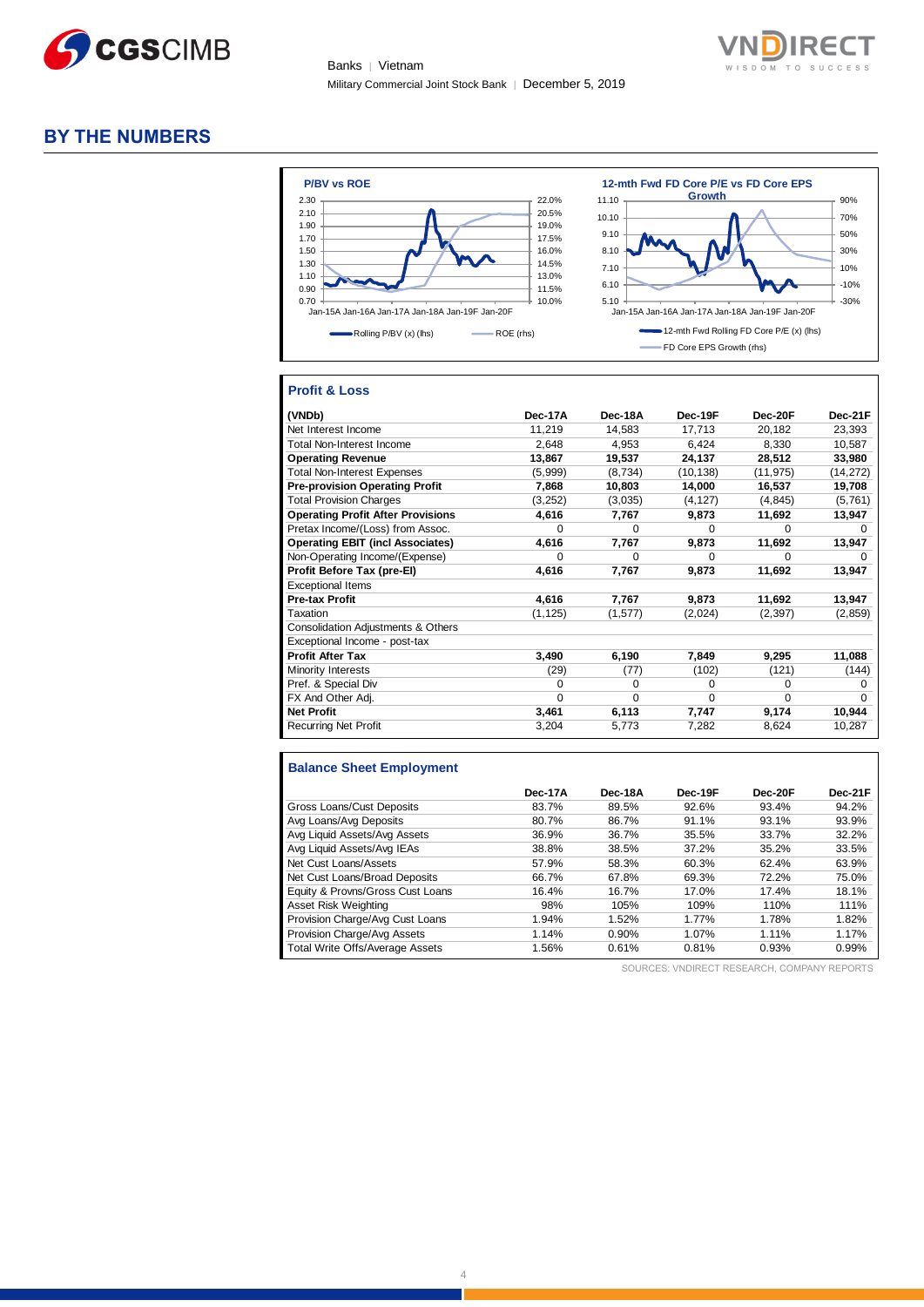

Banks | Vietnam Military Commercial Joint Stock Bank | December 5, 2019



#### **BY THE NUMBERS… cont'd**

| <b>Balance Sheet</b>                          |          |          |         |         |          |
|-----------------------------------------------|----------|----------|---------|---------|----------|
| (VNDb)                                        | Dec-17A  | Dec-18A  | Dec-19F | Dec-20F | Dec-21F  |
| <b>Total Gross Loans</b>                      | 237.686  | 259.748  | 300.750 | 348.408 | 399,246  |
| Liquid Assets & Invst. (Current)              | 53.841   | 74,567   | 79.041  | 83.784  | 92.143   |
| Other Int. Earning Assets                     | 6.805    | 10.548   | 11,181  | 11.852  | 12.681   |
| <b>Total Gross Int. Earning Assets</b>        | 298.332  | 344.863  | 390.973 | 444.044 | 504.070  |
| Total Provisions/Loan Loss Reserve            | (2, 486) | (3, 469) | (4.486) | (5,280) | (6, 173) |
| <b>Total Net Interest Earning Assets</b>      | 295,847  | 341.394  | 386.486 | 438.764 | 497,898  |
| Intangible Assets                             | 1.018    | 1.113    | 1.191   | 1.274   | 1.364    |
| Other Non-Interest Earning Assets             | 15.171   | 18.082   | 19.347  | 20.702  | 22,151   |
| <b>Total Non-Interest Earning Assets</b>      | 16,189   | 19,195   | 20,538  | 21,976  | 23,515   |
| <b>Cash And Marketable Securities</b>         | 1,842    | 1,737    | 1,858   | 1,988   | 2,127    |
| Long-term Investments                         | 0        | 0        | 0       | 0       | 0        |
| <b>Total Assets</b>                           | 313,878  | 362,325  | 408,883 | 462,728 | 523,540  |
| <b>Customer Interest-Bearing Liabilities</b>  | 226,198  | 251,122  | 293.475 | 335.745 | 380,807  |
| <b>Bank Deposits</b>                          | 46.101   | 60.471   | 62.285  | 64.154  | 65.437   |
| Interest Bearing Liabilities: Others          | 2,145    | 2.958    | 2.985   | 3.011   | 3.011    |
| <b>Total Interest-Bearing Liabilities</b>     | 274.444  | 314,551  | 358,745 | 402.910 | 449,255  |
| Bank's Liabilities Under Acceptances          |          |          |         |         |          |
| <b>Total Non-Interest Bearing Liabilities</b> | 9.832    | 13.601   | 9.989   | 11.798  | 16,600   |
| <b>Total Liabilities</b>                      | 284,277  | 328,152  | 368,734 | 414.708 | 465,855  |
| <b>Shareholders' Equity</b>                   | 28,170   | 32.643   | 38.517  | 46,268  | 55.788   |
| Minority Interests                            | 1.431    | 1.530    | 1.632   | 1.753   | 1.897    |
| <b>Total Equity</b>                           | 29,601   | 34,173   | 40,149  | 48,021  | 57,685   |

#### **Key Ratios**

|                                          | Dec-17A | Dec-18A | Dec-19F | Dec-20F | Dec-21F |
|------------------------------------------|---------|---------|---------|---------|---------|
| <b>Total Income Growth</b>               | 40.7%   | 40.9%   | 23.5%   | 18.1%   | 19.2%   |
| <b>Operating Profit Growth</b>           | 38.5%   | 37.3%   | 29.6%   | 18.1%   | 19.2%   |
| Pretax Profit Growth                     | 26.4%   | 68.3%   | 27.1%   | 18.4%   | 19.3%   |
| Net Interest To Total Income             | 80.9%   | 74.6%   | 73.4%   | 70.8%   | 68.8%   |
| Cost Of Funds                            | 3.49%   | 3.48%   | 3.70%   | 3.80%   | 3.80%   |
| Return On Interest Earning Assets        | 7.34%   | 7.72%   | 8.20%   | 8.30%   | 8.35%   |
| Net Interest Spread                      | 3.85%   | 4.24%   | 4.50%   | 4.50%   | 4.55%   |
| Net Interest Margin (Avg Deposits)       | 5.41%   | 6.34%   | 6.93%   | 6.89%   | 6.92%   |
| Net Interest Margin (Avg RWA)            | 4.09%   | 4.25%   | 4.30%   | 4.23%   | 4.29%   |
| Provisions to Pre Prov. Operating Profit | 41.3%   | 28.1%   | 29.5%   | 29.3%   | 29.2%   |
| Interest Return On Average Assets        | 3.94%   | 4.31%   | 4.59%   | 4.63%   | 4.74%   |
| <b>Effective Tax Rate</b>                | 24.4%   | 20.3%   | 20.5%   | 20.5%   | 20.5%   |
| Net Dividend Payout Ratio                | 31.5%   | 21.2%   | 18.4%   | 15.5%   | 13.0%   |
| Return On Average Assets                 | 1.21%   | 1.81%   | 2.01%   | 2.11%   | 2.22%   |

#### **Key Drivers**

|                                | Dec-17A | Dec-18A | Dec-19F | Dec-20F | Dec-21F |
|--------------------------------|---------|---------|---------|---------|---------|
| Loan Growth (%)                | 22.2%   | 16.6%   | 17.0%   | 17.0%   | 16.0%   |
| Net Interest Margin (%)        | 4.1%    | 4.5%    | 4.8%    | 4.8%    | 4.9%    |
| Non Interest Income Growth (%) | 41.1%   | 87.0%   | 29.7%   | 29.7%   | 27.1%   |
| Cost-income Ratio (%)          | 43.3%   | 44.7%   | 42.0%   | 42.0%   | 42.0%   |
| Net NPL Ratio (%)              | 0.8%    | 0.6%    | 0.6%    | 0.7%    | 0.7%    |
| Loan Loss Reserve (%)          | 95.9%   | 112.3%  | 108.1%  | 103.2%  | 102.3%  |
| GP Ratio (%)                   | 0.7%    | 0.7%    | 0.8%    | 0.8%    | 0.8%    |
| Tier 1 Ratio (%)               | 9.2%    | 8.6%    | 8.6%    | 9.1%    | 9.6%    |
| Total CAR (%)                  | 12.0%   | 11.0%   | 10.8%   | 11.0%   | 11.4%   |
| Deposit Growth (%)             | 13.0%   | 9.0%    | 13.0%   | 16.0%   | 15.0%   |
| Loan-deposit Ratio (%)         | 82.5%   | 88.0%   | 91.0%   | 91.8%   | 92.5%   |
| Gross NPL Ratio (%)            | 1.2%    | 1.3%    | 1.6%    | 1.6%    | 1.7%    |
| Fee Income Growth (%)          | 65.6%   | 126.5%  | 45.0%   | 40.0%   | 35.0%   |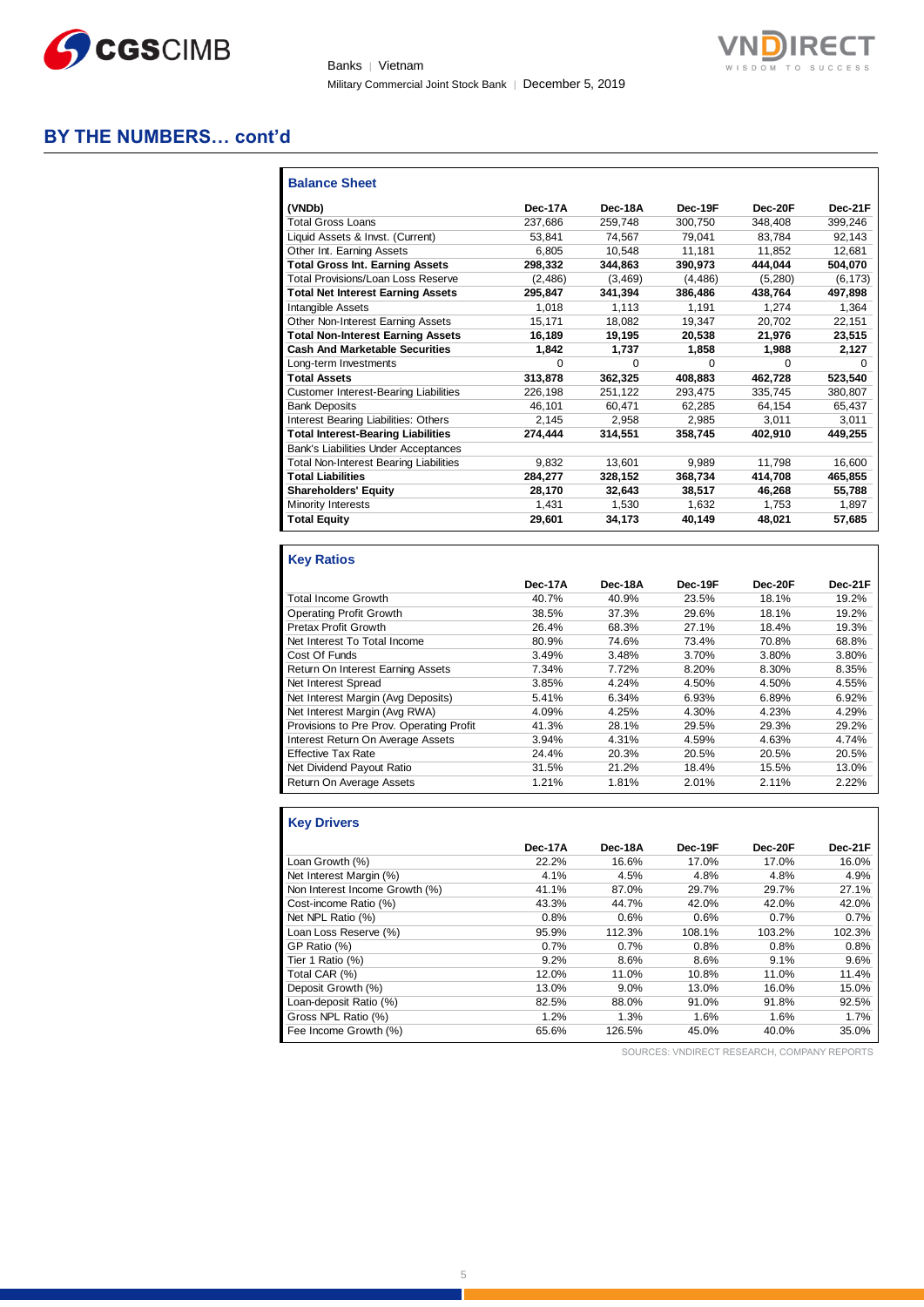



#### **DISCLAIMER**

The content of this report (including the views and opinions expressed therein, and the information comprised therein) has been prepared by and belongs to VNDIRECT Securities Corporation, and is distributed by CGS-CIMB pursuant to an arrangement between VNDIRECT Securities Corporation and CGS-CIMB. VNDIRECT Securities Corporation is not an affiliate of CGS-CIMB.

This report is not directed to, or intended for distribution to or use by, any person or entity who is a citizen or resident of or located in any locality, state, country or other jurisdiction where such distribution, publication, availability or use would be contrary to law or regulation.

By accepting this report, the recipient hereof represents and warrants that he is entitled to receive such report in accordance with the restrictions set forth below and agrees to be bound by the limitations contained herein (including the "Restrictions on Distributions" set out below). Any failure to comply with these limitations may constitute a violation of law. This publication is being supplied to you strictly on the basis that it will remain confidential. No part of this report may be (i) copied, photocopied, duplicated, stored or reproduced in any form by any means or (ii) redistributed or passed on, directly or indirectly, to any other person in whole or in part, for any purpose without the prior written consent of CGS-CIMB.

The information contained in this research report is prepared from data believed to be correct and reliable at the time of issue of this report.

VNDIRECT Securities Corporation may or may not issue regular reports on the subject matter of this report at any frequency and may cease to do so or change the periodicity of reports at any time. Neither VNDIRECT Securities Corporation nor CGS-CIMB is under any obligation to update this report in the event of a material change to the information contained in this report. Neither VNDIRECT Securities Corporation nor CGS-CIMB has any and will accept any, obligation to (i) check or ensure that the contents of this report remain current, reliable or relevant, (ii) ensure that the content of this report constitutes all the information a prospective investor may require, (iii) ensure the adequacy, accuracy, completeness, reliability or fairness of any views, opinions and information, and accordingly, VNDIRECT Securities Corporation, CGS-CIMB and their respective affiliates and related persons including China Galaxy International Financial Holdings Limited ("CGIFHL") and CIMB Group Sdn. Bhd. ("CIMBG") and their respective related corporations (and their respective directors, associates, connected persons and/or employees) shall not be liable in any manner whatsoever for any consequences (including but not limited to any direct, indirect or consequential losses, loss of profits and damages) of any reliance thereon or usage thereof. In particular, VNDIRECT Securities Corporation and CGS-CIMB disclaim all responsibility and liability for the views and opinions set out in this report.

Unless otherwise specified, this report is based upon reasonable sources. Such sources will, unless otherwise specified, for market data, be market data and prices available from the main stock exchange or market where the relevant security is listed, or, where appropriate, any other market. Information on the accounts and business of company(ies) will generally be based on published statements of the company(ies), information disseminated by regulatory information services, other publicly available information and information resulting from our research. Whilst every effort is made to ensure that statements of facts made in this report are accurate, all estimates, projections, forecasts, expressions of opinion and other subjective judgments contained in this report are based on assumptions considered to be reasonable as of the date of the document in which they are contained and must not be construed as a representation that the matters referred to therein will occur. Past performance is not a reliable indicator of future performance. The value of investments may go down as well as up and those investing may, depending on the investments in question, lose more than the initial investment. No report shall constitute an offer or an invitation by or on behalf of CGS-CIMB or VNDIRECT Securities Corporation, or their respective affiliates (including CGIFHL, CIMBG and their respective related corporations) to any person to buy or sell any investments.

CGS-CIMB and/or VNDIRECT Securities Corporation and/or their respective affiliates and related corporations (including CGIFHL, CIMBG and their respective related corporations), their respective directors, associates, connected parties and/or employees may own or have positions in securities of the company(ies) covered in this research report or any securities related thereto and may from time to time add to or dispose of, or may be materially interested in, any such securities. Further, CGS-CIMB and/or VNDIRECT Securities Corporation, and/or their respective affiliates and their respective related corporations (including CGIFHL, CIMBG and their respective related corporations) do and seek to do business with the company(ies) covered in this research report and may from time to time act as market maker or have assumed an underwriting commitment in securities of such company(ies), may sell them to or buy them from customers on a principal basis and may also perform or seek to perform significant investment banking, advisory, underwriting or placement services for or relating to such company(ies) as well as solicit such investment, advisory or other services from any entity mentioned in this report.

CGS-CIMBand/or VNDIRECT Securities Corporation and/or their respective affiliates (including CGIFHL, CIMBG and their respective related corporations) may enter into an agreement with the company(ies) covered in this report relating to the production of research reports. CGS-CIMB and/or VNDIRECT Securities Corporation may disclose the contents of this report to the company(ies) covered by it and may have amended the contents of this report following such disclosure.

The analyst responsible for the production of this report hereby certifies that the views expressed herein accurately and exclusively reflect his or her personal views and opinions about any and all of the issuers or securities analysed in this report and were prepared independently and autonomously. No part of the compensation of the analyst(s) was, is, or will be directly or indirectly related to the inclusion of specific recommendations(s) or view(s) in this report. The analyst(s) who prepared this research report is prohibited from receiving any compensation, incentive or bonus based on specific investment banking transactions or for providing a specific recommendation for, or view of, a particular company. Information barriers and other arrangements may be established where necessary to prevent conflicts of interests arising. However, the analyst(s) may receive compensation that is based on his/their coverage of company(ies) in the performance of his/their duties or the performance of his/their recommendations and the research personnel involved in the preparation of this report may also participate in the solicitation of the businesses as described above. In reviewing this research report, an investor should be aware that any or all of the foregoing, among other things, may give rise to real or potential conflicts of interest. Additional information is, subject to the duties of confidentiality, available on request.

The term "VNDIRECT Securities Corporation" shall, unless the context otherwise requires, mean VNDIRECT Securities Corporation and its affiliates, subsidiaries and related companies. The term "CGS-CIMB" shall denote, where appropriate, the relevant entity distributing or disseminating the report in the particular jurisdiction referenced below, or, in every other case except as otherwise stated herein, CGS-CIMB Securities International Pte. Ltd. and its affiliates, subsidiaries and related corporations.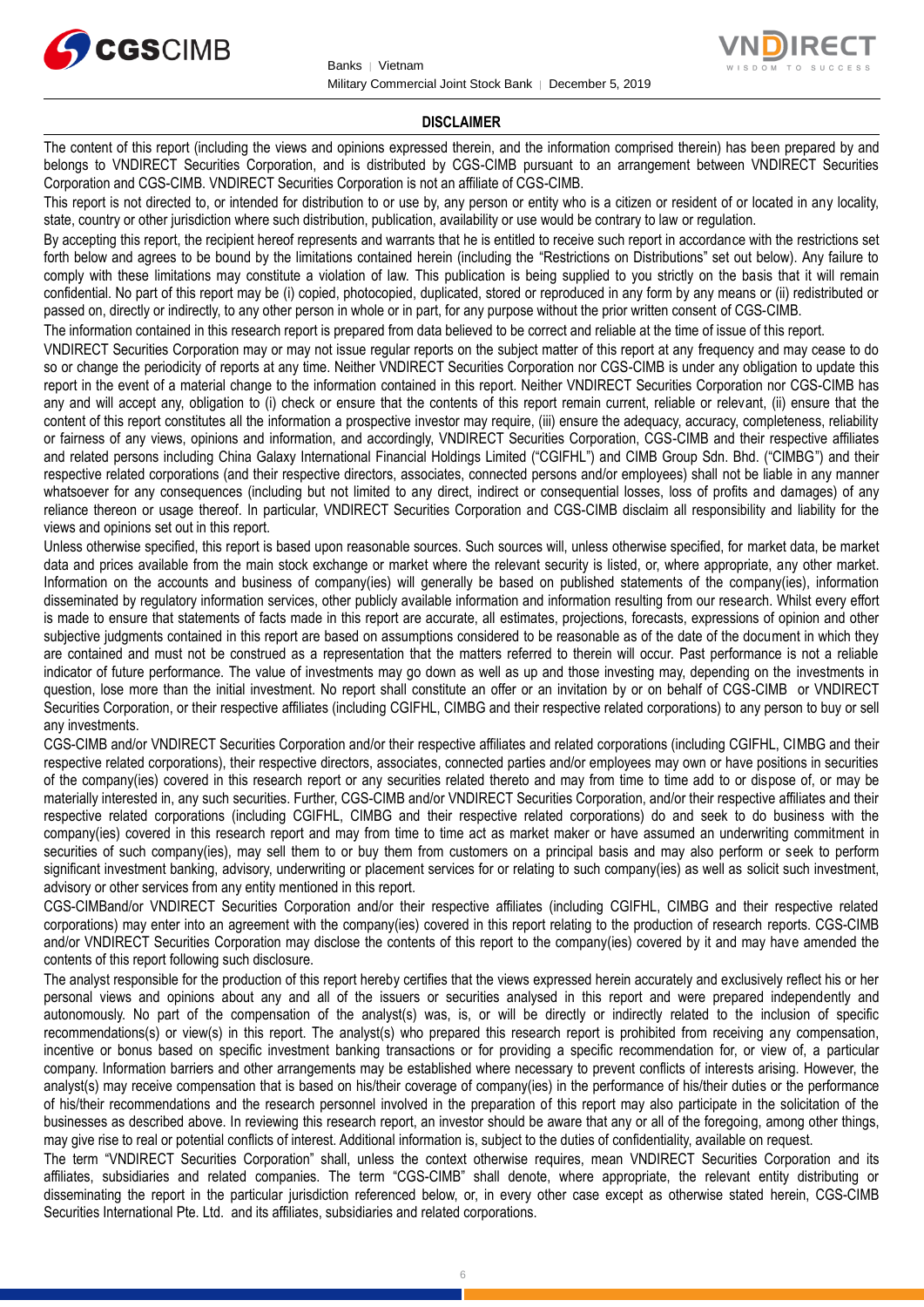



| <b>CGS-CIMB</b> |                                                                                   |                                                                 |
|-----------------|-----------------------------------------------------------------------------------|-----------------------------------------------------------------|
| Country         | <b>CGS-CIMB Entity</b>                                                            | <b>Regulated by</b>                                             |
| Hong Kong       | CGS-CIMB Securities (Hong Kong) Limited                                           | Securities and Futures Commission Hong Kong                     |
| India           | CGS-CIMB Securities (India) Private Limited                                       | Securities and Exchange Board of India (SEBI)                   |
| Indonesia       | PT CGS-CIMB Sekuritas Indonesia                                                   | Financial Services Authority of Indonesia                       |
| Malaysia        | CGS-CIMB Securities Sdn. Bhd. (formerly known<br>as Jupiter Securities Sdn. Bhd.) | Securities Commission Malaysia                                  |
| Singapore       | CGS-CIMB Research Pte. Ltd.                                                       | Monetary Authority of Singapore                                 |
| South Korea     | CGS-CIMB Securities (Hong Kong) Limited,<br>Korea Branch                          | Financial Services Commission and Financial Supervisory Service |
| Thailand        | CGS-CIMB Securities (Thailand) Co. Ltd.                                           | Securities and Exchange Commission Thailand                     |

(i) As of November 30, 2019 VNDIRECT Securities Corporation has a proprietary position in the securities (which may include but not limited to shares, warrants, call warrants and/or any other derivatives) in the following company or companies covered or recommended in this report:  $(a)$  -

(ii) As of December 5, 2019, the analyst(s) who prepared this report, and the associate(s), has / have an interest in the securities (which may include but not limited to shares, warrants, call warrants and/or any other derivatives) in the following company or companies covered or recommended in this report:

(a) -

This report does not purport to contain all the information that a prospective investor may require. CGS-CIMB, VNDIRECT Securities Corporation and their respective affiliates (including CGIFHL, CIMBG and their related corporations) do not make any guarantee, representation or warranty, express or implied, as to the adequacy, accuracy, completeness, reliability or fairness of any such information and opinion contained in this report. None of CGS-CIMB, VNDIRECT Securities Corporation and their respective affiliates and related persons (including CGIFHL, CIMBG and their related corporations) shall be liable in any manner whatsoever for any consequences (including but not limited to any direct, indirect or consequential losses, loss of profits and damages) of any reliance thereon or usage thereof.

This report is general in nature and has been prepared for information purposes only. It is intended for circulation amongst CGS-CIMB's and its affiliates' (including CGIFHL's, CIMBG's and their respective related corporations') clients generally and does not have regard to the specific investment objectives, financial situation and the particular needs of any specific person who may receive this report. The information and opinions in this report are not and should not be construed or considered as an offer, recommendation or solicitation to buy or sell the subject securities, related investments or other financial instruments or any derivative instrument, or any rights pertaining thereto.

Investors are advised to make their own independent evaluation of the information contained in this research report, consider their own individual investment objectives, financial situation and particular needs and consult their own professional and financial advisers as to the legal, business, financial, tax and other aspects before participating in any transaction in respect of the securities of company(ies) covered in this research report. The securities of such company(ies) may not be eligible for sale in all jurisdictions or to all categories of investors.

#### Restrictions on Distributions

**Australia:** Despite anything in this report to the contrary, this research is issued by VNDIRECT Securities Corporation and provided in Australia by CGS-CIMB Securities (Singapore) Pte. Ltd. and CGS-CIMB Securities (Hong Kong) Limited. This research is only available in Australia to persons who are "wholesale clients" (within the meaning of the Corporations Act 2001 (Cth) and is supplied solely for the use of such wholesale clients and shall not be distributed or passed on to any other person. You represent and warrant that if you are in Australia, you are a "wholesale client". This research is of a general nature only and has been prepared without taking into account the objectives, financial situation or needs of the individual recipient. CGS-CIMB Securities (Singapore) Pte. Ltd. and CGS-CIMB Securities (Hong Kong) Limited do not hold, and are not required to hold an Australian financial services license. CGS-CIMB Securities (Singapore) Pte. Ltd. and CGS-CIMB Securities (Hong Kong) Limited rely on "passporting" exemptions for entities appropriately licensed by the Monetary Authority of Singapore (under ASIC Class Order 03/1102) and the Securities and Futures Commission in Hong Kong (under ASIC Class Order 03/1103).

**Canada:** This research report has not been prepared in accordance with the disclosure requirements of Dealer Member Rule 3400 – Research Restrictions and Disclosure Requirements of the Investment Industry Regulatory Organization of Canada. For any research report distributed by CIBC, further disclosures related to CIBC conflicts of interest can be found at https://researchcentral.cibcwm.com.

**China:** For the purpose of this report, the People's Republic of China ("PRC") does not include the Hong Kong Special Administrative Region, the Macau Special Administrative Region or Taiwan. The distributor of this report has not been approved or licensed by the China Securities Regulatory Commission or any other relevant regulatory authority or governmental agency in the PRC. This report contains only marketing information. The distribution of this report is not an offer to buy or sell to any person within or outside PRC or a solicitation to any person within or outside of PRC to buy or sell any instruments described herein. This report is being issued outside the PRC to a limited number of institutional investors and may not be provided to any person other than the original recipient and may not be reproduced or used for any other purpose.

**France:** Only qualified investors within the meaning of French law shall have access to this report. This report shall not be considered as an offer to subscribe to, or used in connection with, any offer for subscription or sale or marketing or direct or indirect distribution of financial instruments and it is not intended as a solicitation for the purchase of any financial instrument.

**Germany:** This report is only directed at persons who are professional investors as defined in sec 31a(2) of the German Securities Trading Act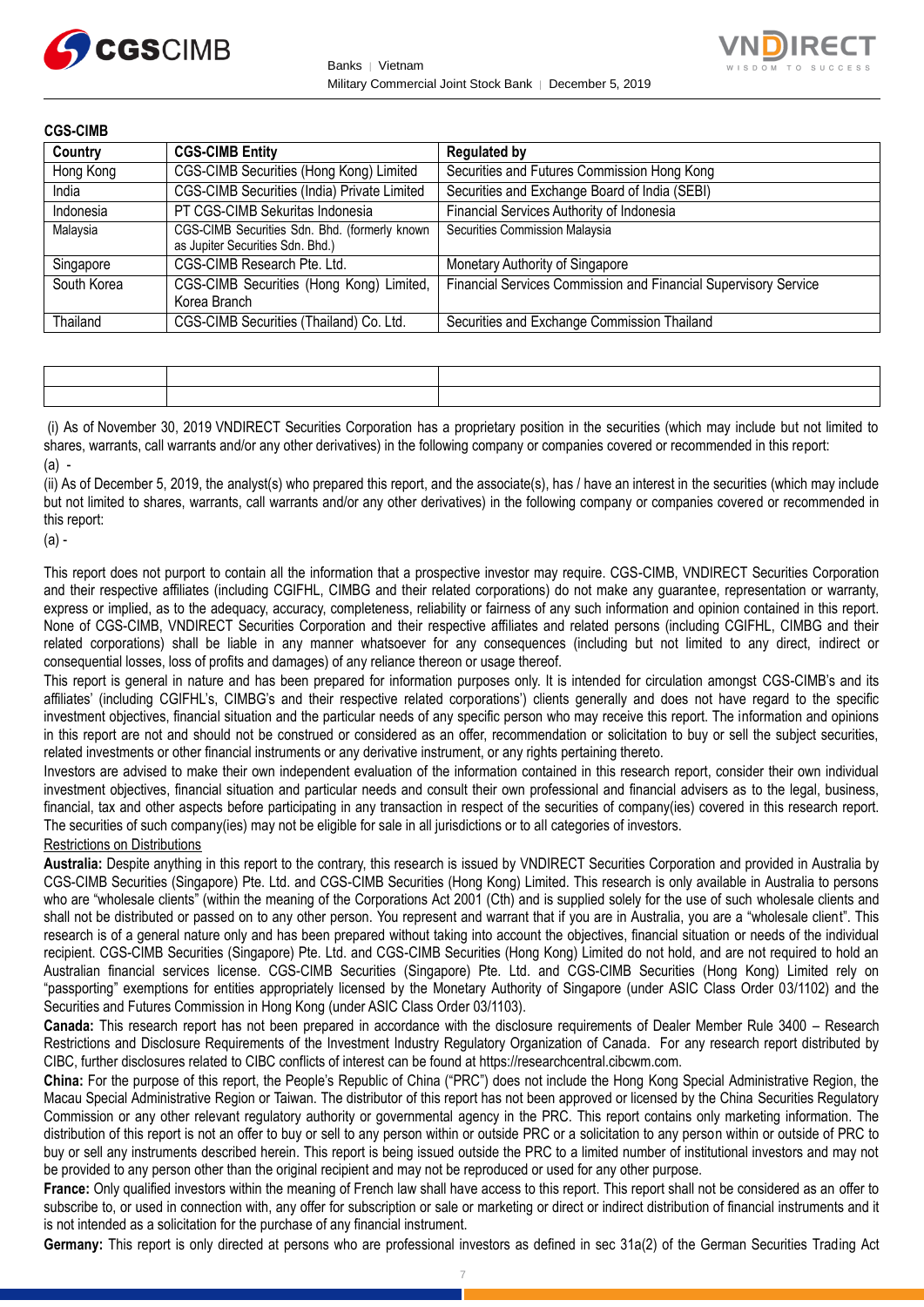



(WpHG). This publication constitutes research of a non-binding nature on the market situation and the investment instruments cited here at the time of the publication of the information.

The current prices/yields in this issue are based upon closing prices from Bloomberg as of the day preceding publication. Please note that neither the German Federal Financial Supervisory Agency (BaFin), nor any other supervisory authority exercises any control over the content of this report.

**Hong Kong:** This report is issued by VNDIRECT Securities Corporation and distributed in Hong Kong by CGS-CIMB Securities (Hong Kong) Limited ("CHK") which is licensed in Hong Kong by the Securities and Futures Commission for Type 1 (dealing in securities), Type 4 (advising on securities) and Type 6 (advising on corporate finance) activities. Any investors wishing to purchase or otherwise deal in the securities covered in this report should contact the Head of Sales at CGS-CIMB Securities (Hong Kong) Limited. The views and opinions in this research report are of VNDIRECT Securities Corporation as of the date hereof and are subject to change. If the Financial Services and Markets Act of the United Kingdom or the rules of the Financial Conduct Authority apply to a recipient, our obligations owed to such recipient therein are unaffected. CHK has no obligation to update the opinion or the information in this research report.

CHK does not make a market on other securities mentioned in the report.

#### **India:**

This report is issued by VNDIRECT Securities Corporation and distributed in India by CGS-CIMB Securities (India) Private Limited ("CGS-CIMB India"). CGS-CIMB India is a subsidiary of CGS-CIMB Securities International Pte. Ltd. which in turn is a 50:50 joint venture company of CGIFHL and CIMBG. The details of the members of the group of companies of CGS-CIMB can be found at www.cgs-cimb.com, CGIFHL at www.chinastock.com.hk/en/ACG/ContactUs/index.aspx and CIMBG at www.cimb.com/en/who-we-are.html. CGS-CIMB India is registered with the National Stock Exchange of India Limited and BSE Limited as a trading and clearing member (Merchant Banking Number: INM000012037) under the Securities and Exchange Board of India (Stock Brokers and Sub-Brokers) Regulations, 1992. In accordance with the provisions of Regulation 4(g) of the Securities and Exchange Board of India (Investment Advisers) Regulations, 2013, CGS-CIMB India is not required to seek registration with the Securities and Exchange Board of India ("SEBI") as an Investment Adviser. CGS-CIMB India is registered with SEBI (SEBI Registration Number: INZ000157134) as a Research Analyst (INH000000669) pursuant to the SEBI (Research Analysts) Regulations, 2014 ("Regulations").

This report does not take into account the particular investment objectives, financial situations, or needs of the recipients. It is not intended for and does not deal with prohibitions on investment due to law/jurisdiction issues etc. which may exist for certain persons/entities. Recipients should rely on their own investigations and take their own professional advice before investment.

The report is not a "prospectus" as defined under Indian Law, including the Companies Act, 2013, and is not, and shall not be, approved by, or filed or registered with, any Indian regulator, including any Registrar of Companies in India, SEBI, any Indian stock exchange, or the Reserve Bank of India. No offer, or invitation to offer, or solicitation of subscription with respect to any such securities listed or proposed to be listed in India is being made, or intended to be made, to the public, or to any member or section of the public in India, through or pursuant to this report.

The research analysts, strategists or economists principally responsible for the preparation of this research report are segregated from the other activities of CGS-CIMB India and they have received compensation based upon various factors, including quality, accuracy and value of research, firm profitability or revenues, client feedback and competitive factors. Research analysts', strategists' or economists' compensation is not linked to investment banking or capital markets transactions performed or proposed to be performed by CGS-CIMB India or its affiliates.

CGS-CIMB India does not have actual / beneficial ownership of 1% or more securities of the subject company in this research report, at the end of the month immediately preceding the date of publication of this research report. However, since affiliates of CGS-CIMB India are engaged in the financial services business, they might have in their normal course of business financial interests or actual / beneficial ownership of one per cent or more in various companies including the subject company in this research report.

CGS-CIMB India or its associates, may: (a) from time to time, have long or short position in, and buy or sell the securities of the subject company in this research report; or (b) be engaged in any other transaction involving such securities and earn brokerage or other compensation or act as a market maker in the financial instruments of the subject company in this research report or act as an advisor or lender/borrower to such company or may have any other potential conflict of interests with respect to any recommendation and other related information and opinions.

CGS-CIMB India, its associates and the analyst engaged in preparation of this research report have not received any compensation for investment banking, merchant banking or brokerage services from the subject company mentioned in the research report in the past 12 months.

CGS-CIMB India, its associates and the analyst engaged in preparation of this research report have not managed or co-managed public offering of securities for the subject company mentioned in the research report in the past 12 months. The analyst from CGS-CIMB India engaged in preparation of this research report or his/her relative (a) do not have any financial interests in the subject company mentioned in this research report; (b) do not own 1% or more of the equity securities of the subject company mentioned in the research report as of the last day of the month preceding the publication of the research report; (c) do not have any material conflict of interest at the time of publication of the research report.

**Indonesia:** This report is issued by VNDIRECT Securities Corporation and distributed by PT CGS-CIMB Sekuritas Indonesia ("CGS-CIMB Indonesia"). The views and opinions in this research report are not our own but of VNDIRECT Securities Corporation as of the date hereof and are subject to change. CGS-CIMB Indonesia has no obligation to update the opinion or the information in this research report. This report is for private circulation only to clients of CGS-CIMB Indonesia. Neither this report nor any copy hereof may be distributed in Indonesia or to any Indonesian citizens wherever they are domiciled or to Indonesian residents except in compliance with applicable Indonesian capital market laws and regulations.

This research report is not an offer of securities in Indonesia. The securities referred to in this research report have not been registered with the Financial Services Authority (Otoritas Jasa Keuangan) pursuant to relevant capital market laws and regulations, and may not be offered or sold within the territory of the Republic of Indonesia or to Indonesian citizens through a public offering or in circumstances which constitute an offer within the meaning of the Indonesian capital market law and regulations.

**Ireland:** CGS-CIMB is not an investment firm authorised in the Republic of Ireland and no part of this document should be construed as CGS-CIMB acting as, or otherwise claiming or representing to be, an investment firm authorised in the Republic of Ireland.

**Malaysia:** This report is issued by VNDIRECT Securities Corporation and distributed in Malaysia by CGS-CIMB Securities Sdn. Bhd. (formerly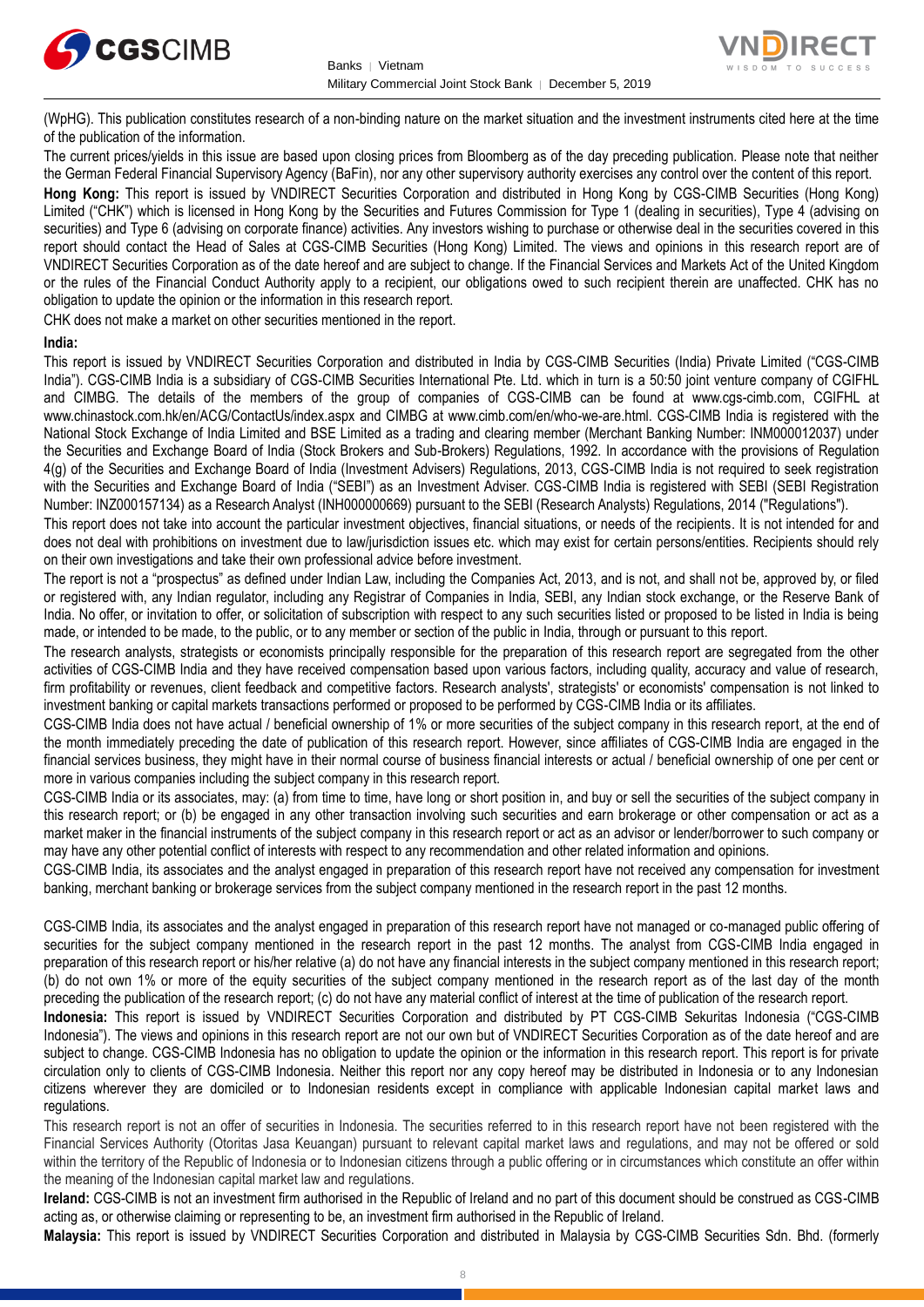



known as Jupiter Securities Sdn. Bhd.) ("CGS-CIMB Malaysia") solely for the benefit of and for the exclusive use of our clients. Recipients of this report are to contact CGS-CIMB Malaysia, at 29th Floor Menara CIMB No. 1 Jalan Stesen Sentral 2, Kuala Lumpur Sentral 50470 Kuala Lumpur, Malaysia, in respect of any matters arising from or in connection with this report. CGS-CIMB Malaysia has no obligation to update, revise or reaffirm the opinion or the information in this research report after the date of this report.

**New Zealand:** In New Zealand, this report is for distribution only to persons who are wholesale clients pursuant to section 5C of the Financial Advisers Act 2008.

**Singapore:** This report is issued by VNDIRECT Securities Corporation and distributed by CGS-CIMB Research Pte Ltd ("CGS-CIMBR"). CGS-CIMBR is a financial adviser licensed under the Financial Advisers Act, Cap 110 ("FAA") for advising on investment products, by issuing or promulgating research analyses or research reports, whether in electronic, print or other form. Accordingly CGS-CIMBR is a subject to the applicable rules under the FAA unless it is able to avail itself to any prescribed exemptions.

Recipients of this report are to contact CGS-CIMB Research Pte Ltd, 50 Raffles Place, #16-02 Singapore Land Tower, Singapore in respect of any matters arising from, or in connection with this report. CGS-CIMBR has no obligation to update the opinion or the information in this research report. This publication is strictly confidential and is for private circulation only. If you have not been sent this report by CGS-CIMBR directly, you may not rely, use or disclose to anyone else this report or its contents.

If the recipient of this research report is not an accredited investor, expert investor or institutional investor, CGS-CIMBR accepts legal responsibility for the contents of the report without any disclaimer limiting or otherwise curtailing such legal responsibility. If the recipient is an accredited investor, expert investor or institutional investor, the recipient is deemed to acknowledge that CGS-CIMBR is exempt from certain requirements under the FAA and its attendant regulations, and as such, is exempt from complying with the following :

(a) Section 25 of the FAA (obligation to disclose product information);

(b) Section 27 (duty not to make recommendation with respect to any investment product without having a reasonable basis where you may be reasonably expected to rely on the recommendation) of the FAA;

(c) MAS Notice on Information to Clients and Product Information Disclosure [Notice No. FAA-N03];

(d) MAS Notice on Recommendation on Investment Products [Notice No. FAA-N16];

(e) Section 36 (obligation on disclosure of interest in securities), and

(f) any other laws, regulations, notices, directive, guidelines, circulars and practice notes which are relates to the above, to the extent permitted by applicable laws, as may be amended from time to time, and any other laws, regulations, notices, directive, guidelines, circulars, and practice notes as we may notify you from time to time. In addition, the recipient who is an accredited investor, expert investor or institutional investor acknowledges that a CGS-CIMBR is exempt from Section 27 of the FAA, the recipient will also not be able to file a civil claim against CGS-CIMBR for any loss or damage arising from the recipient's reliance on any recommendation made by CGS-CIMBR which would otherwise be a right that is available to the recipient under Section 27 of the FAA, the recipient will also not be able to file a civil claim against CGS-CIMBR for any loss or damage arising from the recipient's reliance on any recommendation made by CGS-CIMBR which would otherwise be a right that is available to the recipient under Section 27 of the FAA.

CGS-CIMBR, its affiliates and related corporations, their directors, associates, connected parties and/or employees may own or have positions in securities of the company(ies) covered in this research report or any securities related thereto and may from time to time add to or dispose of, or may be materially interested in, any such securities. Further, CGS-CIMBR, its affiliates and its related corporations do and seek to do business with the company(ies) covered in this research report and may from time to time act as market maker or have assumed an underwriting commitment in securities of such company(ies), may sell them to or buy them from customers on a principal basis and may also perform or seek to perform significant investment banking, advisory, underwriting or placement services for or relating to such company(ies) as well as solicit such investment, advisory or other services from any entity mentioned in this report.

As of December 5, 2019,, CGS-CIMBR does not have a proprietary position in the recommended securities in this report.

CGS-CIMBR does not make a market on the securities mentioned in the report.

**South Korea:** This report is issued by VNDIRECT Securities Corporation and distributed in South Korea by CGS-CIMB Securities (Hong Kong) Limited, Korea Branch ("CGS-CIMB Korea") which is licensed as a cash equity broker, and regulated by the Financial Services Commission and Financial Supervisory Service of Korea. In South Korea, this report is for distribution only to professional investors under Article 9(5) of the Financial Investment Services and Capital Market Act of Korea ("FSCMA").

**Spain:** This document is a research report and it is addressed to institutional investors only. The research report is of a general nature and not personalised and does not constitute investment advice so, as the case may be, the recipient must seek proper advice before adopting any investment decision. This document does not constitute a public offering of securities.

CGS-CIMB is not registered with the Spanish Comision Nacional del Mercado de Valores to provide investment services.

**Sweden:** This report contains only marketing information and has not been approved by the Swedish Financial Supervisory Authority. The distribution of this report is not an offer to sell to any person in Sweden or a solicitation to any person in Sweden to buy any instruments described herein and may not be forwarded to the public in Sweden.

**Switzerland:** This report has not been prepared in accordance with the recognized self-regulatory minimal standards for research reports of banks issued by the Swiss Bankers' Association (Directives on the Independence of Financial Research).

**Thailand:** This report is issued by VNDIRECT Securities Corporation and distributed by CGS-CIMB Securities (Thailand) Co. Ltd. ("CGS-CIMB Thailand") based upon sources believed to be reliable (but their accuracy, completeness or correctness is not guaranteed). The statements or expressions of opinion herein were arrived at after due and careful consideration for use as information for investment. Such opinions are subject to change without notice and CGS-CIMB Thailand has no obligation to update the opinion or the information in this research report.

CGS-CIMB Thailand may act or acts as Market Maker, and issuer and offerer of Derivative Warrants and Structured Note which may have the following securities as its underlying securities. Investors should carefully read and study the details of the derivative warrants in the prospectus before making investment decisions.

AAV, ADVANC, AEONTS, AMATA, ANAN, AOT, AP, BANPU, BBL, BCH, BCP, BCPG, BDMS, BEAUTY, BEC, BEM, BGRIM, BH, BJC, BLAND, BPP,

9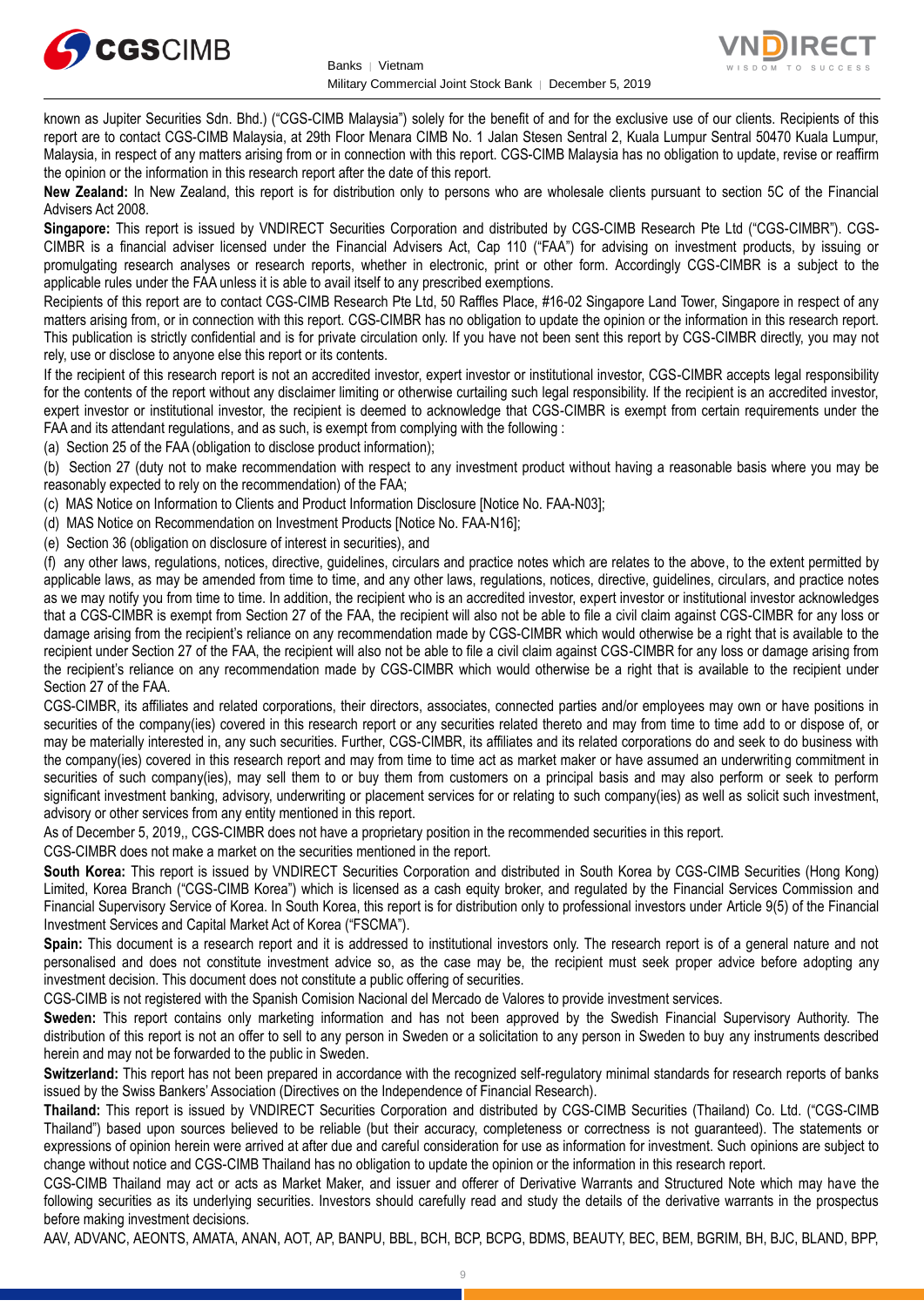



BTS, CBG, CENTEL, CHG, CK, CKP, COM7, CPALL, CPF, CPN, DELTA, DTAC, EA, EGCO, EPG, ERW, ESSO, GFPT, GLOBAL, GPSC, GULF, GUNKUL, HANA, HMPRO, INTUCH, IRPC, IVL, JAS, JMT, KBANK, KCE, KKP, KTB, KTC, LH, MAJOR, MBK, MEGA, MINT, MTC, ORI, OSP, PLANB, PRM, PSH, PSL, PTG, PTT, PTTEP, PTTGC, QH, RATCH, ROBINS, RS, SAWAD, SCB, SCC, SGP, SIRI, SPALI, SPRC, STA, STEC, SUPER, TASCO, TCAP, THAI, THANI, TISCO, TKN, TMB, TOA, TOP, TPIPP, TRUE, TTW, TU, TVO, WHA.

#### **Corporate Governance Report:**

The disclosure of the survey result of the Thai Institute of Directors Association ("IOD") regarding corporate governance is made pursuant to the policy of the Office of the Securities and Exchange Commission. The survey of the IOD is based on the information of a company listed on the Stock Exchange of Thailand and the Market for Alternative Investment disclosed to the public and able to be accessed by a general public investor. The result, therefore, is from the perspective of a third party. It is not an evaluation of operation and is not based on inside information.

The survey result is as of the date appearing in the Corporate Governance Report of Thai Listed Companies. As a result, the survey result may be changed after that date. CGS-CIMB Thailand does not confirm nor certify the accuracy of such survey result.

| <b>Score</b><br>Range: | 100<br>90     | R∩<br>ЯC<br>υu<br>vũ | $\overline{\phantom{a}}$<br>$\overline{\phantom{a}}$<br>., | $\overline{\phantom{a}}$<br>Below<br>′∪ or | N0<br>Result<br>∵ urvevس |
|------------------------|---------------|----------------------|------------------------------------------------------------|--------------------------------------------|--------------------------|
| Description:           | <br>:xcellent | Gooc<br>∨erv         | $\sim$<br>oou                                              | N/A                                        |                          |

**United Arab Emirates:** The distributor of this report has not been approved or licensed by the UAE Central Bank or any other relevant licensing authorities or governmental agencies in the United Arab Emirates. This report is strictly private and confidential and has not been reviewed by, deposited or registered with UAE Central Bank or any other licensing authority or governmental agencies in the United Arab Emirates. This report is being issued outside the United Arab Emirates to a limited number of institutional investors and must not be provided to any person other than the original recipient and may not be reproduced or used for any other purpose. Further, the information contained in this report is not intended to lead to the sale of investments under any subscription agreement or the conclusion of any other contract of whatsoever nature within the territory of the United Arab Emirates.

**United Kingdom and European Economic Area (EEA):** In the United Kingdom and European Economic Area, this material is issued by VNDIRECT Securities Corporation and is being distributed by CGS-CIMB Securities (UK) Limited ("CGS-CIMB UK"). CGS-CIMB UK is authorized and regulated by the Financial Conduct Authority and its registered office is at 27 Knightsbridge, London, SW1X7YB. The material distributed by CGS-CIMB UK has been prepared in accordance with CGS-CIMB's policies for managing conflicts of interest arising as a result of publication and distribution of this material. This material is for distribution only to, and is solely directed at, selected persons on the basis that those persons: (a) are eligible counterparties and professional clients of CGS-CIMB UK; (b) have professional experience in matters relating to investments falling within Article 19(5) of the Financial Services and Markets Act 2000 (Financial Promotion) Order 2005 (as amended, the "Order"), (c) fall within Article 49(2)(a) to (d) ("high net worth companies, unincorporated associations etc") of the Order; (d) are outside the United Kingdom subject to relevant regulation in each jurisdiction, material(all such persons together being referred to as "relevant persons"). This material is directed only at relevant persons and must not be acted on or relied on by persons who are not relevant persons. Any investment or investment activity to which this material relates is available only to relevant persons and will be engaged in only with relevant persons.

Where this material is labelled as non-independent, it does not provide an impartial or objective assessment of the subject matter and does not constitute independent "research" (cannot remove research from here under the applicable rules of the Financial Conduct Authority in the UK. Consequently, any such non-independent material will not have been prepared in accordance with legal requirements designed to promote the independence of research (cannot remove research from here) and will not subject to any prohibition on dealing ahead of the dissemination of research. Any such non-independent material must be considered as a marketing communication.

**United States:** This research report is issued by VNDIRECT Securities Corporation and distributed in the United States of America by CGS-CIMB Securities (USA) Inc, a U.S. registered broker-dealer and a related company of CGS-CIMB Securities Sdn. Bhd. (formerly known as Jupiter Securities Sdn. Bhd.), CGS-CIMB Research Pte Ltd, PT CGS-CIMB Sekuritas Indonesia, CGS-CIMB Securities (Thailand) Co. Ltd, CGS-CIMB Securities (Hong Kong) Limited and CGS-CIMB Securities (India) Private Limited, and is distributed solely to persons who qualify as "U.S. Institutional Investors" as defined in Rule 15a-6 under the Securities and Exchange Act of 1934. This communication is only for Institutional Investors whose ordinary business activities involve investing in shares, bonds, and associated securities and/or derivative securities and who have professional experience in such investments. Any person who is not a U.S. Institutional Investor or Major Institutional Investor must not rely on this communication. The delivery of this research report to any person in the United States of America is not a recommendation to effect any transactions in the securities discussed herein, or an endorsement of any opinion expressed herein. CGS-CIMB Securities (USA) Inc, is a FINRA/SIPC member and takes responsibility for the content of this report. For further information or to place an order in any of the abovementioned securities please contact a registered representative of CGS-CIMB Securities (USA) Inc.

CGS-CIMB Securities (USA) Inc. does not make a market on other securities mentioned in the report.

CGS-CIMB Securities (USA) Inc. has not managed or co-managed a public offering of any of the securities mentioned in the past 12 months.

CGS-CIMB Securities (USA) Inc. has not received compensation for investment banking services from any of the company mentioned in the past 12 months.

CGS-CIMB Securities (USA) Inc. neither expects to receive nor intends to seek compensation for investment banking services from any of the company mentioned within the next 3 months.

**Other jurisdictions:** In any other jurisdictions, except if otherwise restricted by laws or regulations, this report is only for distribution to professional, institutional or sophisticated investors as defined in the laws and regulations of such jurisdictions.

| Distribution of stock ratings and investment banking clients for quarter ended on 30 September 2019 |                         |                                |  |
|-----------------------------------------------------------------------------------------------------|-------------------------|--------------------------------|--|
| 777 companies under coverage for quarter ended on 30 September 2019                                 |                         |                                |  |
|                                                                                                     | Rating Distribution (%) | Investment Banking clients (%) |  |
| Add                                                                                                 | 58.8%                   | 0.9%                           |  |
| Hold                                                                                                | 26.3%                   | $0.0\%$                        |  |
| Reduce                                                                                              | 14.9%                   | $0.1\%$                        |  |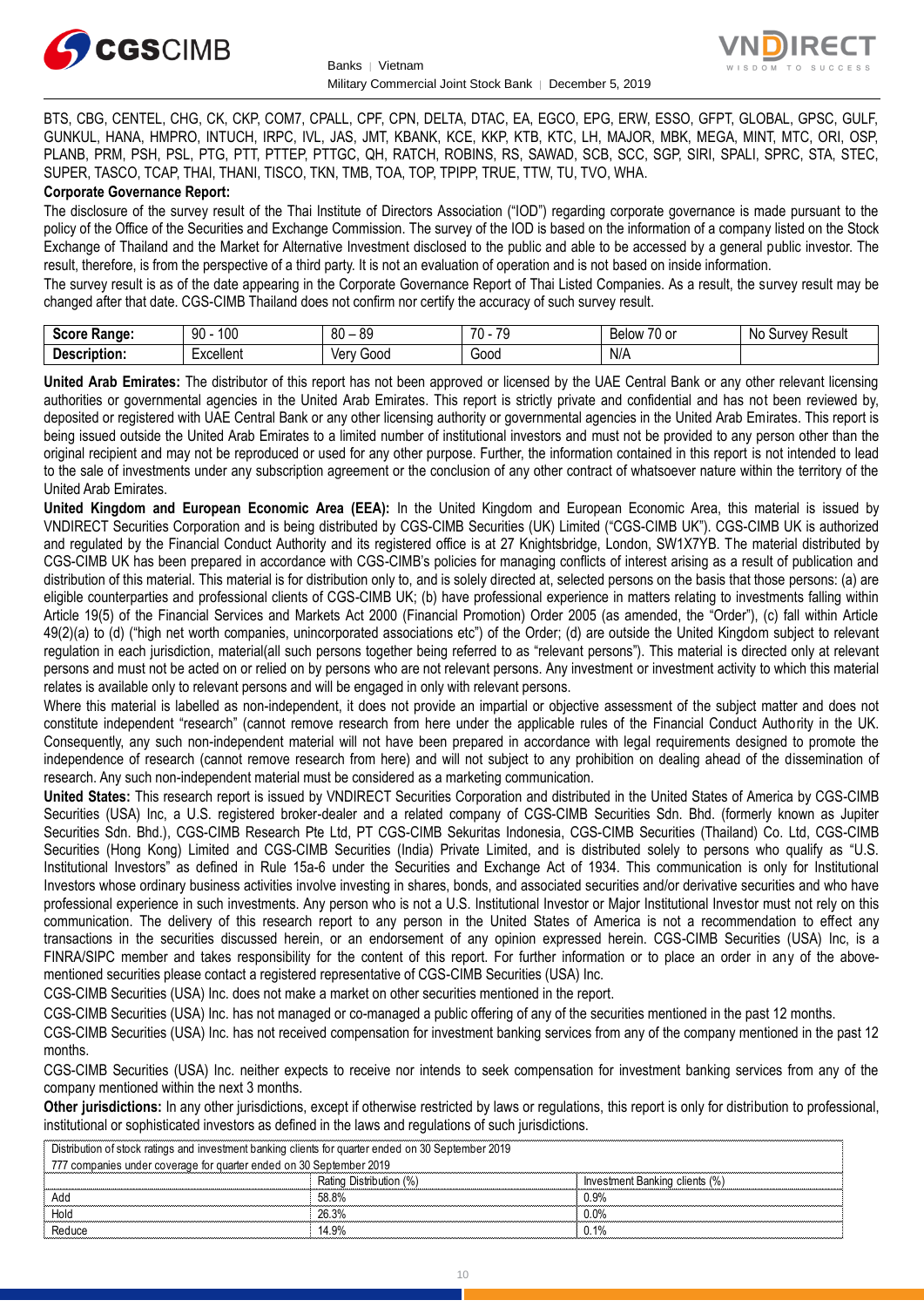

Banks | Vietnam Military Commercial Joint Stock Bank │ December 5, 2019



#### **Spitzer Chart for stock being researched ( 2 year data )**



**Price Close** 

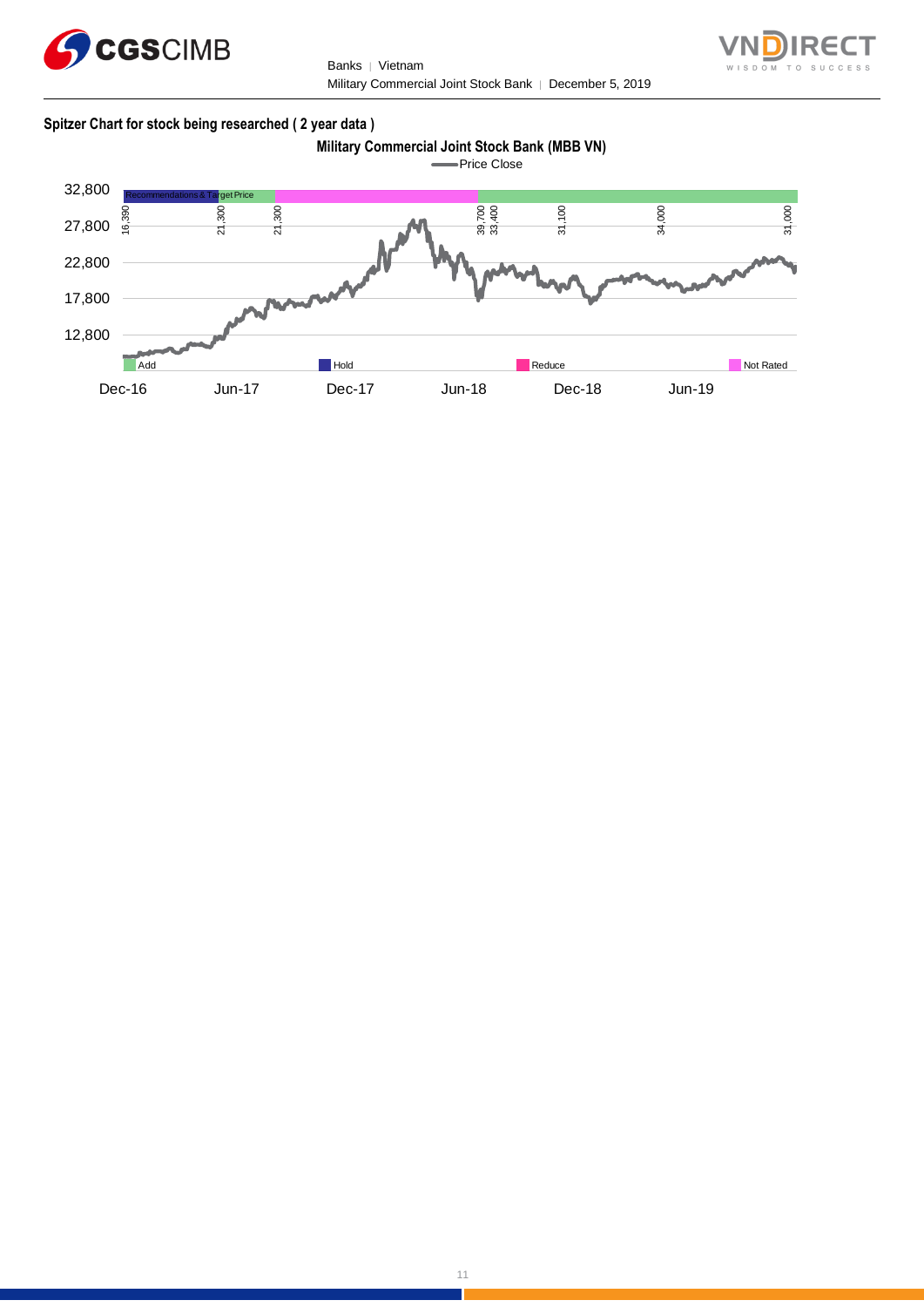



#### **Corporate Governance Report of Thai Listed Companies (CGR). CG Rating by the Thai Institute of Directors Association (Thai IOD) in 2018, Anti-Corruption 2018**

**ADVANC** – Excellent, Certified, **AEONTS** – Good, n/a, **AH** – Very Good, n/a, **AMATA** – Excellent, Declared, **ANAN** – Excellent, Declared, **AOT** – Excellent, Declared, **AP** – Excellent, Certified, **ASP** – Very Good, Certified, **BANPU** – Excellent, Certified, **BAY** – Excellent, Certified, **BBL** – Very Good, Certified, **BCH** – Good, Certified, **BCP** - Excellent, Certified, **BCPG** – Excellent, Certified, **BEM** – Very Good, n/a, **BDMS** – Very Good, n/a, **BEAUTY** – Good, n/a, **BEC** – Very Good, n/a, , **BGRIM** – Very Good, Declared, **BH** - Good, n/a, **BJC** – Very Good, Declared, **BJCHI** – Very Good, Certified, **BLA** – Very Good, Certified, **BPP** – Very Good, Declared, **BR** - Good, Declared, **BTS** - Excellent, Certified, **CBG** – Very Good, n/a, **CCET** – Good, n/a, **CENTEL** – Very Good, Certified, **CHG** – Very Good, Declared, **CK** – Excellent, n/a, **COL** – Excellent, Declared, **CPALL** – Very Good, Certified, **CPF** – Excellent, Certified, **CPN** - Excellent, Certified, **DELTA** - Excellent, n/a, **DEMCO** – Excellent, Certified, **DDD** – Very Good, Declared, **DIF** – not available, n/a, **DREIT** – not available, n/a, **DTAC** – Excellent, Certified, **EA** – Excellent, n/a, **ECL** – Very Good, Certified, **EGCO** - Excellent, Certified, **EPG** – Very Good, n/a, **ERW** – Very Good, n/a, **GFPT** - Excellent, Certified, **GGC** – Excellent, Certified, **GLOBAL** – Very Good, n/a, **GLOW** – Very Good, Certified, **GPSC** – Excellent, Certified, **GULF** – Very Good, n/a, **GUNKUL** – Excellent, Certified, **HANA** - Excellent, Certified, **HMPRO** - Excellent, Certified, **HREIT** - Excellent, Certified **ICHI** – Excellent, Declared, **HUMAN** – not available, n/a, **III** – Good, n/a, **INTUCH** - Excellent, Certified, **IRPC** – Excellent, Certified, **ITD**\* – Very Good, n/a, **IVL** - Excellent, Certified, **JASIF** – not available, n/a, **JWD** – Very Good, n/a, **KBANK** - Excellent, Certified, **KCE** - Excellent, Certified, **KKP** – Excellent, Certified, **KSL** – Excellent, Certified, **KTB** - Excellent, Certified, **KTC** – Excellent, Certified, **LH** - Very Good, n/a, **LPN** – Excellent, Certified, **M** – Very Good, Certified, **MACO** – Very Good, n/a, **MAJOR** – Very Good, n/a, **MAKRO** – Excellent, Declared, **MALEE** – Very Good, Certified, **MC** – Very Good, Certified, **MCOT** – Excellent, Certified, **MEGA** – Very Good, n/a, **MINT** - Excellent, Certified, **MTC** – Excellent, Declared, **NETBAY** – Good, n/a, **OSP** – not available, n/a,**PLANB** – Excellent, Declared, **PLAT** – Very Good, Certified, **PR9** – not available, n/a, **PSH** – Excellent, Certified, **PSTC** – Good, Certified, **PTT** - Excellent, Certified, **PTTEP** - Excellent, Certified, **PTTGC** - Excellent, Certified, **QH** – Excellent, Certified, **RATCH** – Excellent, Certified, **ROBINS** – Excellent, Certified, **RS** – Very Good, n/a, **RSP** – not available, n/a, **S** – Very Good, n/a, **SAMART** - Excellent, n/a, **SAPPE** – Very Good, Declared, **SAT** – Excellent, Certified, **SAWAD** – Very Good, n/a, **SC** – Excellent, Declared, **SCB** - Excellent, Certified, **SCC** – Excellent, Certified, **SCN** – Very Good, Certified, **SF** – Good, n/a, **SIRI** – Very Good, Certified, **SPA** - Good, n/a, **SPALI** - Excellent, n/a, **SPRC** – Excellent, Certified, **STA** – Very Good, Certified, **STEC** – Excellent, n/a, **SVI** – Excellent, Certified, **SYNEX** – Very Good, Declared, **TASCO** – Excellent, Certified, **TCAP** – Excellent, Certified, **THANI** – Excellent, Certified, **TIPCO** – Very Good, Certified, **TISCO** - Excellent, Certified, **TKN** – Very Good, Declared, **TMB** - Excellent, Certified, **TNR** – Very Good, Declared, **TOP** - Excellent, Certified, **TPCH** – Good, n/a, **TPIPP** – Good, n/a, **TRUE** – Excellent, Certified, **TU** – Excellent, Certified, **TVO** – Very Good, Declared, **UNIQ** – Good, n/a, **VGI** – Excellent, Certified, **WHA** – Excellent, Certified, **WHART** – not available, n/a, **WICE** – Very Good, Certified, **WORK** – Good, n/a. **Companies participating in Thailand's Private Sector Collective Action Coalition Against Corruption programme (Thai CAC) under Thai Institute of Directors (as of** 

**August 31, 2018) are categorized into:**

- Companies that have declared their intention to join CAC, and

- Companies certified by CAC

\* The company, its director or management had been reportedly accused for breaching proper corporate governance such as violation of the SEC's regulations or charged with corruption.

#### **RECOMMENDATION FRAMEWORK**

| <u>INLUVININILINDATION LIVAINLINUINN</u> |                                                                                                                                                                                                                                                                   |
|------------------------------------------|-------------------------------------------------------------------------------------------------------------------------------------------------------------------------------------------------------------------------------------------------------------------|
| <b>Stock Ratings</b>                     | Definition:                                                                                                                                                                                                                                                       |
| Add                                      | The stock's total return is expected to reach 15% or higher over the next 12 months.                                                                                                                                                                              |
| Hold                                     | The stock's total return is expected to be between negative 10% and positive 15% over the next 12 months.                                                                                                                                                         |
| Reduce                                   | The stock's total return is expected to fall below negative 10% over the next 12 months.                                                                                                                                                                          |
|                                          | The total expected return of a stock is defined as the sum of the:(i) percentage difference between the target price and the current price and (ii)<br>the forward net dividend yields of the stock. Stock price targets have an investment horizon of 12 months. |
| <b>Sector Ratings</b>                    | Definition:                                                                                                                                                                                                                                                       |
| Overweight                               | An Overweight rating means stocks in the sector have, on a market cap-weighted basis, a positive absolute<br>recommendation.                                                                                                                                      |
| Neutral                                  | A Neutral rating means stocks in the sector have, on a market cap-weighted basis, a neutral absolute recommendation.                                                                                                                                              |
| Underweight                              | An Underweight rating means stocks in the sector have, on a market cap-weighted basis, a negative absolute<br>recommendation.                                                                                                                                     |
| <b>Country Ratings</b>                   | Definition:                                                                                                                                                                                                                                                       |
| Overweight                               | An Overweight rating means investors should be positioned with an above-market weight in this country relative to<br>benchmark.                                                                                                                                   |
| Neutral                                  | A Neutral rating means investors should be positioned with a neutral weight in this country relative to benchmark.                                                                                                                                                |
| Underweight                              | An Underweight rating means investors should be positioned with a below-market weight in this country relative to                                                                                                                                                 |

**Hien Tran Khanh – Deputy Head of Research** Email: [hien.trankhanh@vndirect.com.vn](mailto:hien.trankhanh@vndirect.com.vn)

benchmark.